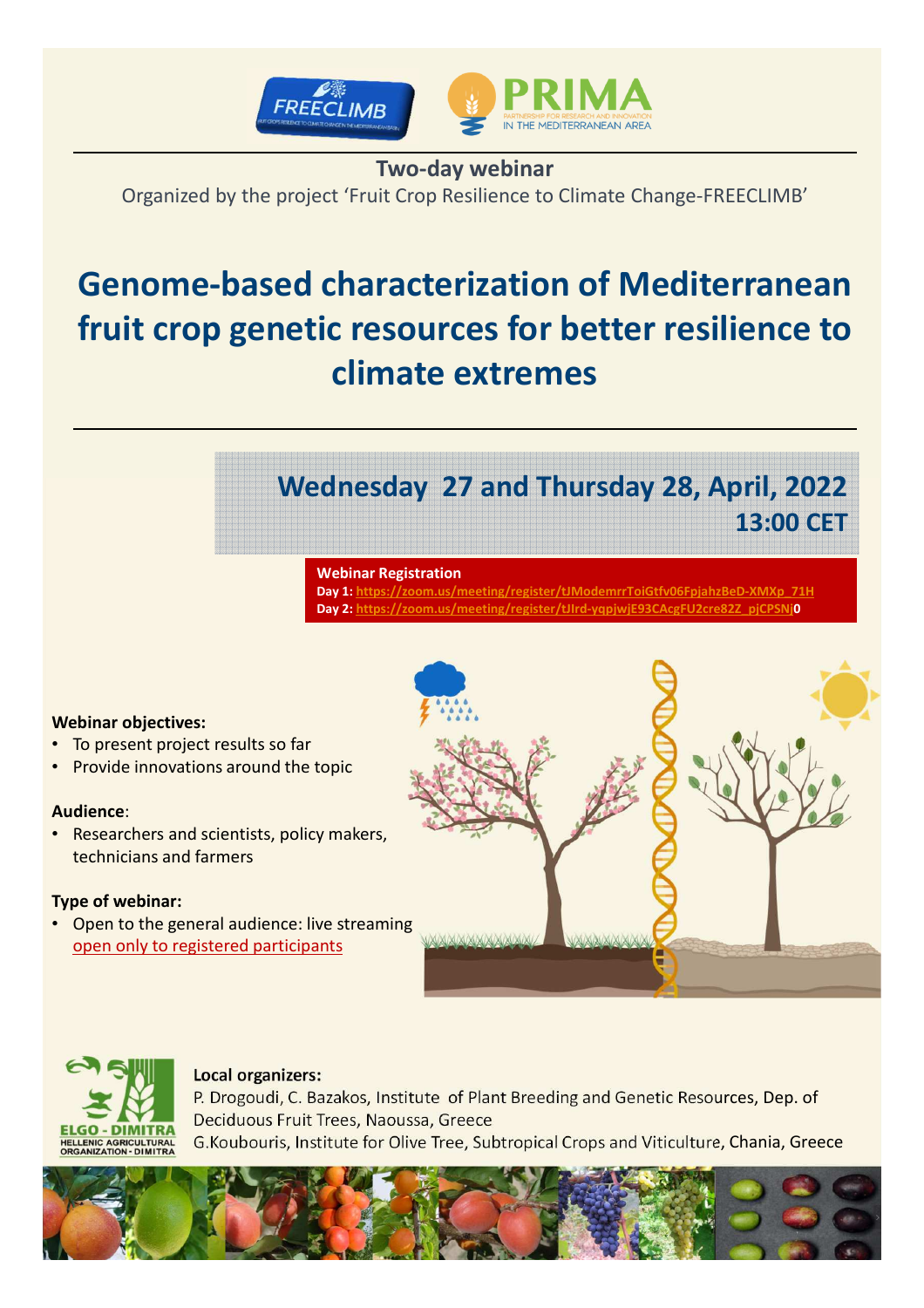





# **Wednesday, April 27th, 2022**

**12:45 CET Webinar connection 13:00 Welcome by organizers** 

**13:15 Introduction on the PRIMA project 'Fruit Crop Resilience to Climate Change'** -Daniele Bassi, University of Milan, Italy

### **Vitis session**

Chair: Gabriella De Lorenzis

**13:25 Exploring grapevine germplasm diversity to develop breeding programs** -Gabriella De Lorenzis, University of Milan, Milan, Italy

**13:45 Breeding for pathogen resistance in Vitis spp.**  -Silvia Vezzulli , Fondazione Edmund Mach, San Michele all'Adige, Italy

**14:05 The Greek vitis collection: genetic resources to meet modern challenges** -Georgios Merkouropoulos, ELGO-'DIMITRA', Institute for Olive Tree, Subtropical Crops and Viticulture, Department of Viticulture, Athens, Greece

### **14:25 Discussion**

### **Prunus session**

Chair: Laura Rossini and Marco Cirilli

**14:40 Following the adaptive path of apricot domestication to improve Mediterranean crop resources** -Veronique Decroocq, INRAE, Bordeaux, France

**15:00 Prunus marker assisted introgression** -Ibo Eduardo, CRAG, Barcelona, Spain

**15:20 Breeding for climate resilience in Prunus/peach** -Ksenija Gasic- Clemson University, South Carolina, USA

**15:40 Discussion**

**16:00 End of 1st day**